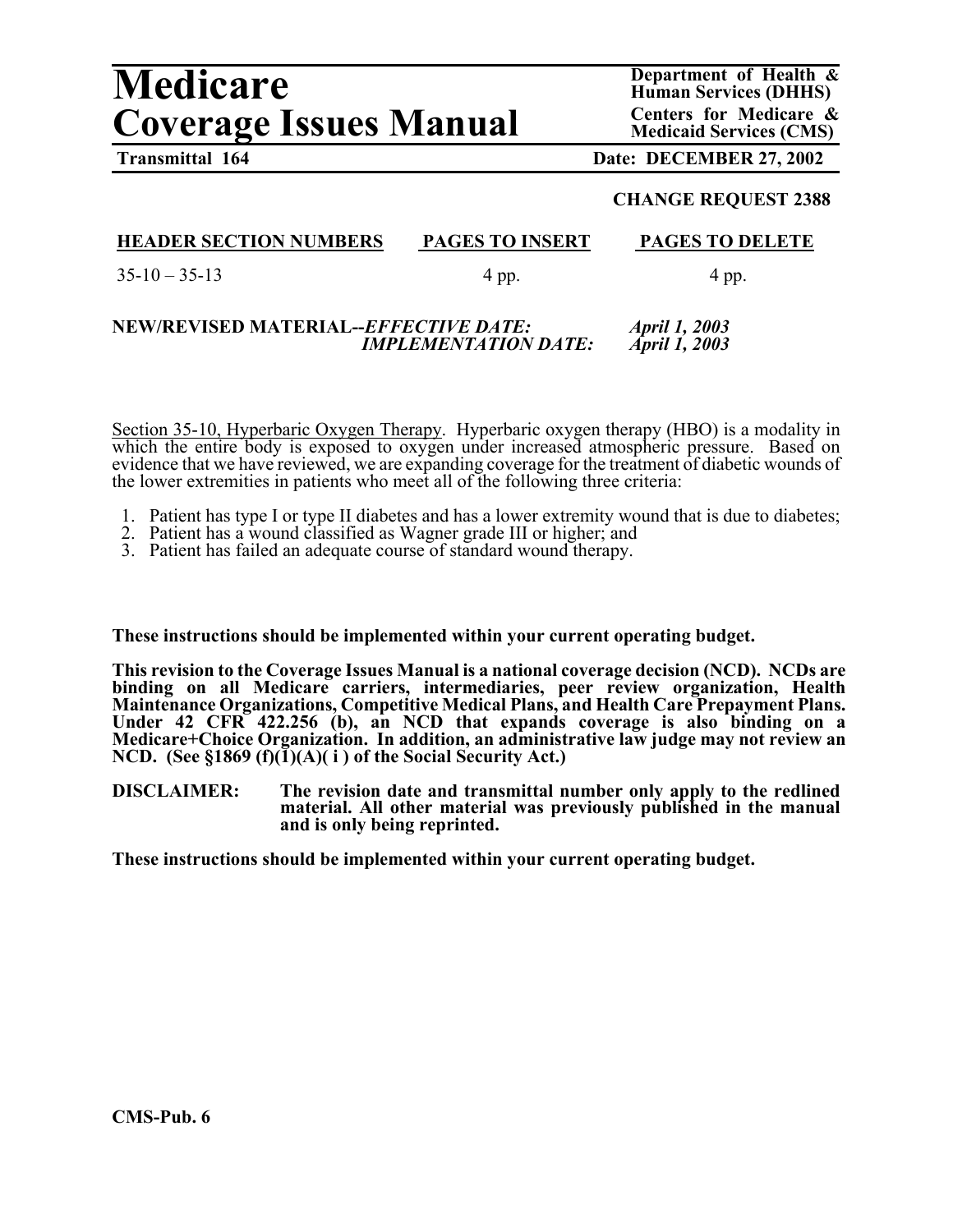in those areas of the world where it has been widely used, its mechanism is not known. Three units of the National Institutes of Health, the National Institute of General Medical Sciences, National Institute of Neurological Diseases and Stroke, and Fogarty International Center have been designed to assess and identify specific opportunities and needs for research attending the use of acupuncture for surgical anesthesia and relief of chronic pain. Until the pending scientific assessment of the technique has been completed and its efficacy has been established, Medicare reimbursement for acupuncture, as an anesthetic or as an analgesic or for other therapeutic purposes, may not be made. Accordingly, acupuncture is not considered reasonable and necessary within the meaning of  $§1862(a)(1)$  of the Act.

#### 35-9 PHACO-EMULSIFICATION PROCEDURE - CATARACT EXTRACTION

In view of recommendations of authoritative sources in the field of ophthalmology, the subject technique is viewed as an accepted procedure for removal of cataracts. Accordingly, program reimbursement may be made for necessary services furnished in connection with cataract extraction utilizing the phaco-emulsification procedure.

#### 35-10 HYPERBARIC OXYGEN THERAPY

For purposes of coverage under Medicare, hyperbaric oxygen (HBO) therapy is a modality in which the entire body is exposed to oxygen under increased atmospheric pressure.

A. Covered Conditions.--Program reimbursement for HBO therapy will be limited to that which is administered in a chamber (including the one man unit) and is limited to the following conditions:

- l. Acute carbon monoxide intoxication, (ICD-9 -CM diagnosis 986).
- 2. Decompression illness, (ICD-9-CM diagnosis 993.2, 993.3).
- 3. Gas embolism, (ICD-9-CM diagnosis 958.0, 999.1).
- 4. Gas gangrene, (ICD-9-CM diagnosis 0400).

5. Acute traumatic peripheral ischemia. HBO therapy is an adjunctive treatment to be used in combination with accepted standard therapeutic measures when loss of function, limb, or life is threatened. (ICD-9-CM diagnosis 902.53, 903.01, 903.1, 904.0, 904.41.)

6. Crush injuries and suturing of severed limbs. As in the previous conditions, HBO therapy would be an adjunctive treatment when loss of function, limb, or life is threatened. (ICD-9-<br>CM diagnosis 927.00-927.03, 927.09-927.11, 927.20-927.21, 927.8-927.9, 928.00-928.01, 928.10-<br>928.11, 928.20-928.21, 928.

7. Progressive necrotizing infections (necrotizing fasciitis), (ICD-9-CM diagnosis 728.86).

8. Acute peripheral arterial insufficiency, (ICD-9-CM diagnosis 444.21, 444.22, 444.81).

9. Preparation and preservation of compromised skin grafts (not for primary management of wounds), (ICD-9CM diagnosis 996.52; excludes artificial skin graft).

10. Chronic refractory osteomyelitis, unresponsive to conventional medical and surgical management, (ICD-9-CM diagnosis 730.10-730.19).

11. Osteoradionecrosis as an adjunct to conventional treatment, (ICD-9-CM diagnosis 526.89).

Rev. 164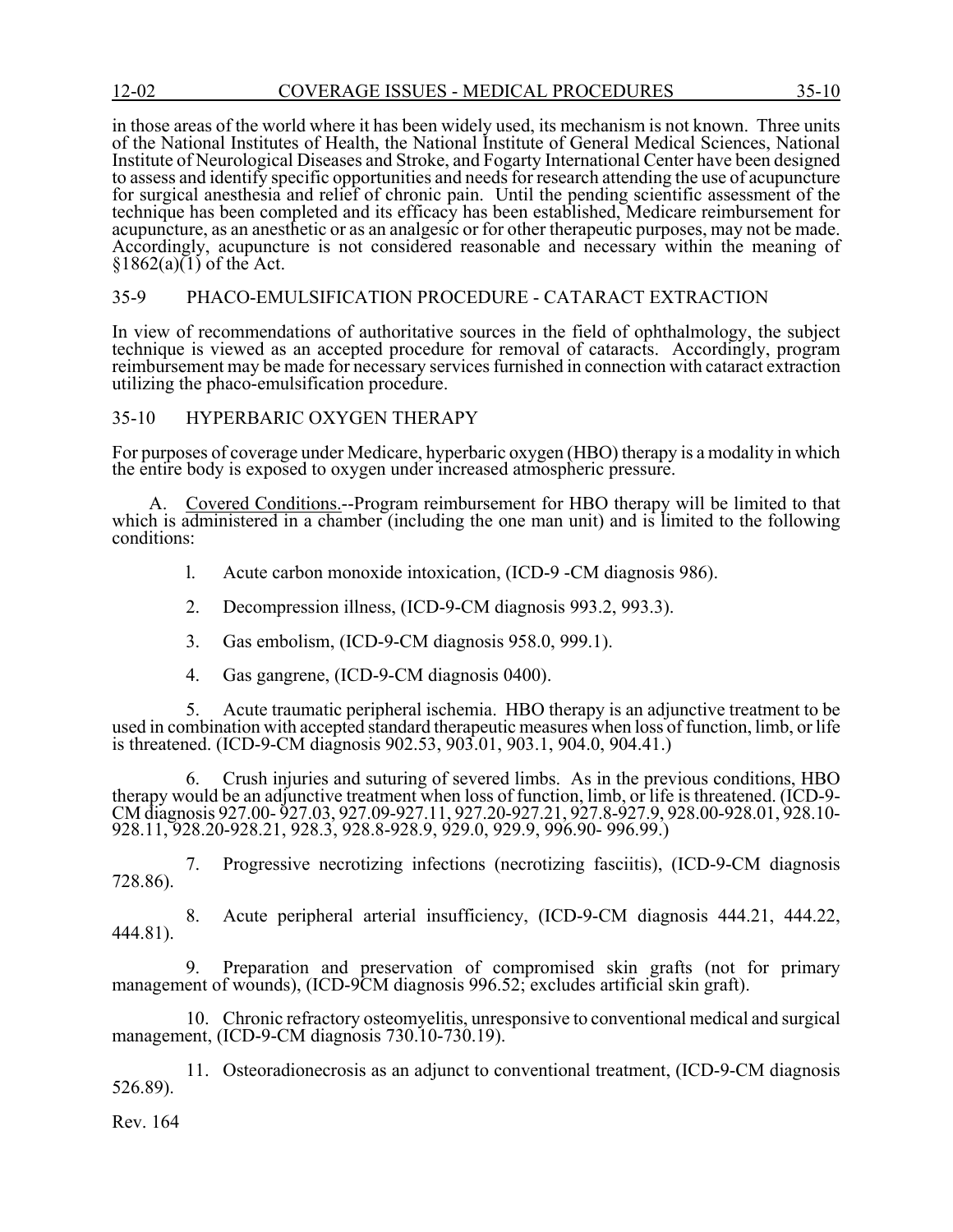12. Soft tissue radionecrosis as an adjunct to conventional treatment, (ICD-9-CM diagnosis 990).

13. Cyanide poisoning, (ICD-9-CM diagnosis 987.7, 989.0).

14. Actinomycosis, only as an adjunct to conventional therapy when the disease process is refractory to antibiotics and surgical treatment, (ICD-9-CM diagnosis 039.0-039.4, 039.8, 039.9).

15. Diabetic wounds of the lower extremities in patients who meet the following three criteria:

a. Patient has type I or type II diabetes and has a lower extremity wound that is due

to diabetes;

- b. Patient has a wound classified as Wagner grade III or higher; and
- c. Patient has failed an adequate course of standard wound therapy.

The use of HBO therapy is covered as adjunctive therapy only after there are no measurable signs of healing for at least 30 –days of treatment with standard wound therapy and must be used in addition to standard wound care. Standard wound care in patients with diabetic wounds includes: assessment of a patient's vascular status and correction of any vascular problems in the affected limb if possible, optimization of nutritional status, optimization of glucose control, debridement by any means to remove devitalized tissue, maintenance of a clean, moist bed of granulation tissue with appropriate moist dressings, appropriate off-loading, and necessary treatment to resolve any infection that might be present. Failure to respond to standard wound care occurs when there are no measurable signs of healing for at least 30 consecutive days. Wounds must be evaluated at least every 30 days during administration of HBO therapy. Continued treatment with HBO therapy is not covered if measurable signs of healing have not been demonstrated within any 30-day period of treatment.

B. Noncovered Conditions.--All other indications not specified under §35-10 (A) are not covered under the Medicare program. No program payment may be made for any conditions other than those listed in  $\S 35-10(A)$ .

No program payment may be made for HBO in the treatment of the following conditions:

- 1. Cutaneous, decubitus, and stasis ulcers.<br>2. Chronic peripheral vascular insufficienc
- 2. Chronic peripheral vascular insufficiency.<br>3. Anaerobic septicemia and infection other t
- 3. Anaerobic septicemia and infection other than clostridial.<br>4. Skin burns (thermal).
- 4. Skin burns (thermal).<br>5. Senility.
- 5. Senility.<br>6. Myocard
- 6. Myocardial infarction.<br>7. Cardiogenic shock.
- 7. Cardiogenic shock.
- 8. Sickle cell anemia.<br>9. Acute thermal and
- Acute thermal and chemical pulmonary damage, i.e., smoke inhalation with pulmonary insufficiency.
- 10. Acute or chronic cerebral vascular insufficiency.
- 11. Hepatic necrosis.
- 12. Aerobic septicemia.
- 13. Nonvascular causes of chronic brain syndrome (Pick's disease, Alzheimer's disease, Korsakoff's disease).
	- 14. Tetanus.
	- 15. Systemic aerobic infection.
	- 16. Organ transplantation.
	- 17. Organ storage.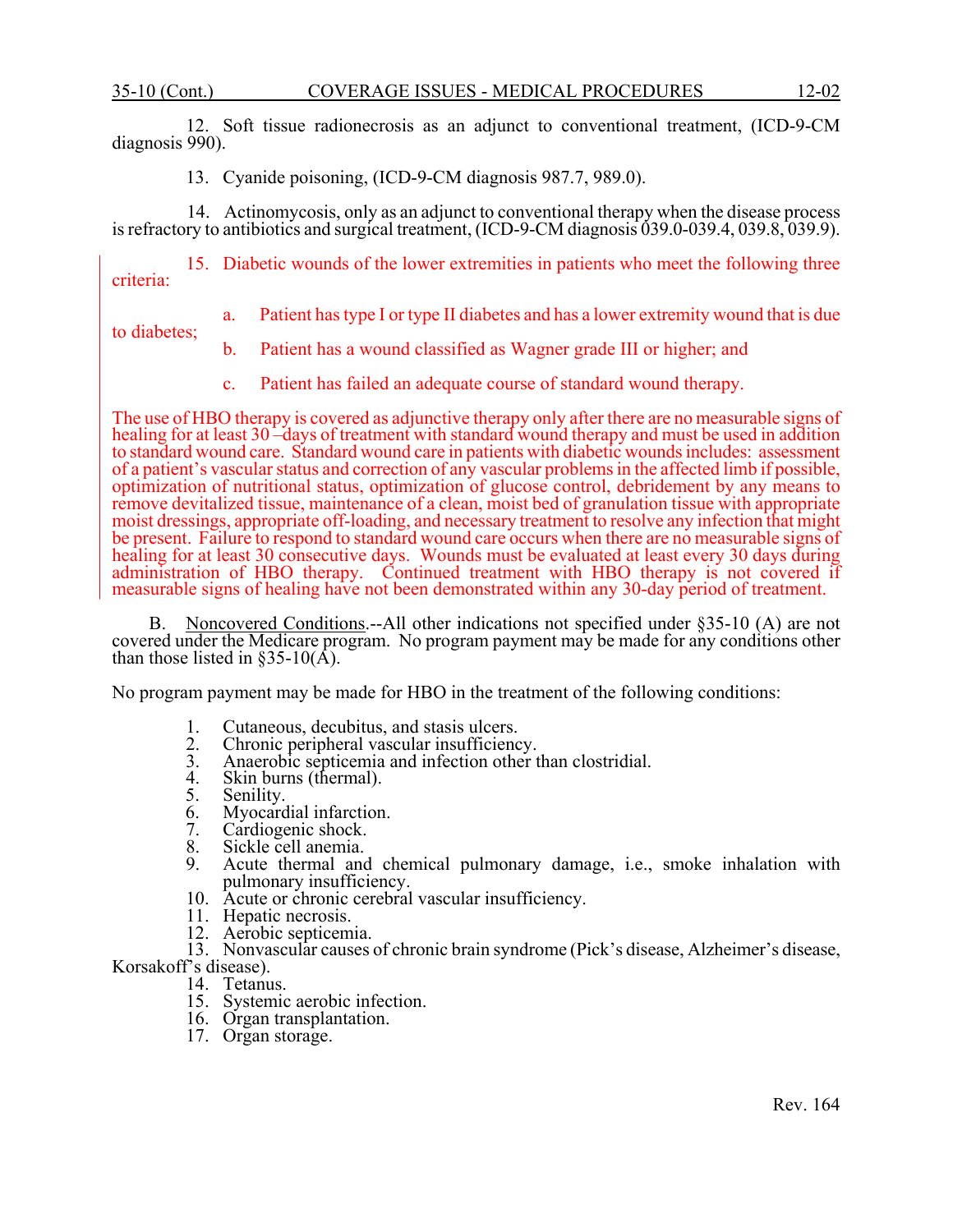- 18. Pulmonary emphysema.
- 19. Exceptional blood loss anemia.
- 20. Multiple Sclerosis.
- 21. Arthritic Diseases.
- 22. Acute cerebral edema.

C. Topical Application of Oxygen.--This method of administering oxygen does not meet the definition of HBO therapy as stated above. Also, its clinical efficacy has not been established. Therefore, no Medicare reimbursement may be made for the topical application of oxygen. (Cross refer: §35-31.)

#### 35-11 STERILIZATION

A. Covered Conditions.--

o Payment may be made only where sterilization is a necessary part of the treatment of an illness or injury, e.g., removal of a uterus because of a tumor, removal of diseased ovaries

o Sterilization of a mentally retarded beneficiary is covered if it is a necessary part of the treatment of an illness or injury. (bilateral oophorectomy), or bilateral orchidectomy in a case of cancer of the prostate. Deny claims when the pathological evidence of the necessity to perform any such procedures to treat an illness or injury is absent; and .

Monitor such surgeries closely and obtain the information needed to determine whether in fact the surgery was performed as a means of treating an illness or injury or only to achieve sterilization.

B. Noncovered Conditions.--

Elective hysterectomy, tubal ligation, and vasectomy, if the stated reason for these procedures is sterilization;

o A sterilization that is performed because a physician believes another pregnancy would endanger the overall general health of the woman is not considered to be reasonable and necessary for the diagnosis or treatment of illness or injury within the meaning of §1862(a)(1) of the law. The same conclusion would apply where the sterilization is performed only as a measure to prevent the possible development of, or effect on, a mental condition should the individual become pregnant; and

o Sterilization of a mentally retarded person where the purpose is to prevent conception, rather than the treatment of an illness or injury.

# 35-12 PLASTIC SURGERY TO CORRECT "MOON FACE"--NOT COVERED

The cosmetic surgery exclusion precludes payment for any surgical procedure directed at improving appearance. The condition giving rise to the patient's preoperative appearance is generally not a consideration. The only exception to the exclusion is surgery for the prompt repair of an accidental injury or for the improvement of a malformed body member which coincidentally serves some cosmetic purpose. Since surgery to correct a condition of "moon face" which developed as a side effect of cortisone therapy does not meet the exception to the exclusion, it is not covered under Medicare  $(\S1862(a)(10))$  of the Act).

Cross refer: Intermediary Manual, §3160; Carriers Manual, §2329; Hospital Manual, §260.11.